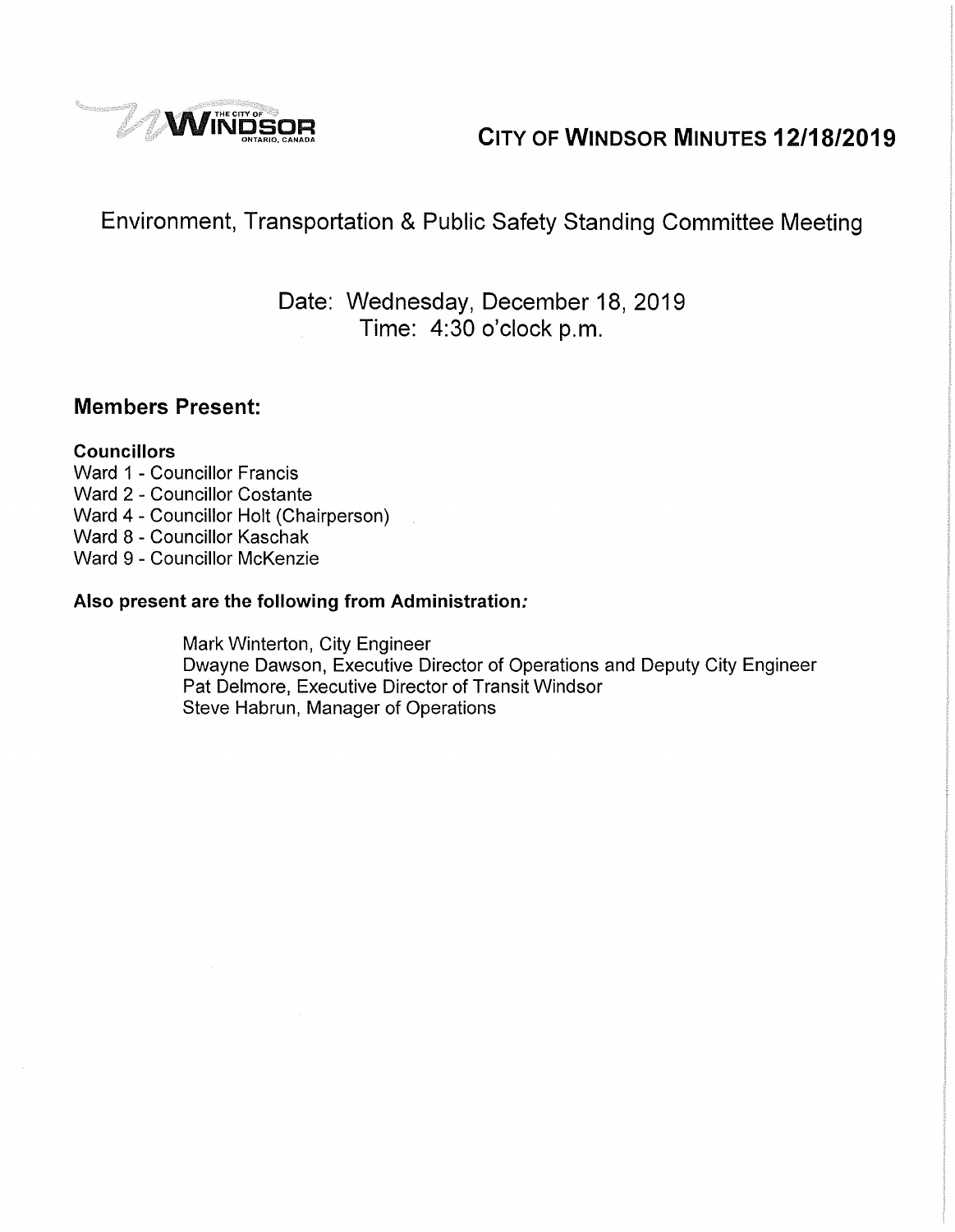## **Minutes Environment, Transportation** & **Public Safety Standing Committee Wednesday, December 18, 2019 Page 2 of 7**

### **1. CALL TO ORDER**

The Chairperson calls the meeting of the Environment, Transportation & Public Safety Standing Committee to order at 4:30 o'clock p.m.

### **2. DISCLOSURE OF PECUNIARY INTEREST AND THE GENERAL NATURE THEREOF**

None disclosed.

### **3. ADOPTION OF THE MINUTES OF THE ETPS STANDING COMMITTEE**

### **3.1. Adoption of the Environment, Transportation** & **Public Safety Standing Committee minutes of its meeting held November 20, 2019**

Moved by: Councillor Francis Seconded by: Councillor Costante

THAT the Minutes of the Environment, Transportation & Public Safety Standing Committee meeting (excluding Transit matter items) held November 20, 2019 **BE ADOPTED** as presented. Carried.

Moved by: Councillor Francis Seconded by: Councillor Costante

THAT the Minutes of the Environment, Transportation & Public Safety Standing Committee meeting (Transit matter items only) held November 20, 2019 **BE ADOPTED** as presented. Carried.

Report Number: SCM 436/2019

### **4. REQUEST FOR DEFERRALS, REFERRALS OR WITHDRAWALS**

None requested.

### **5. COMMUNICATIONS**

None presented.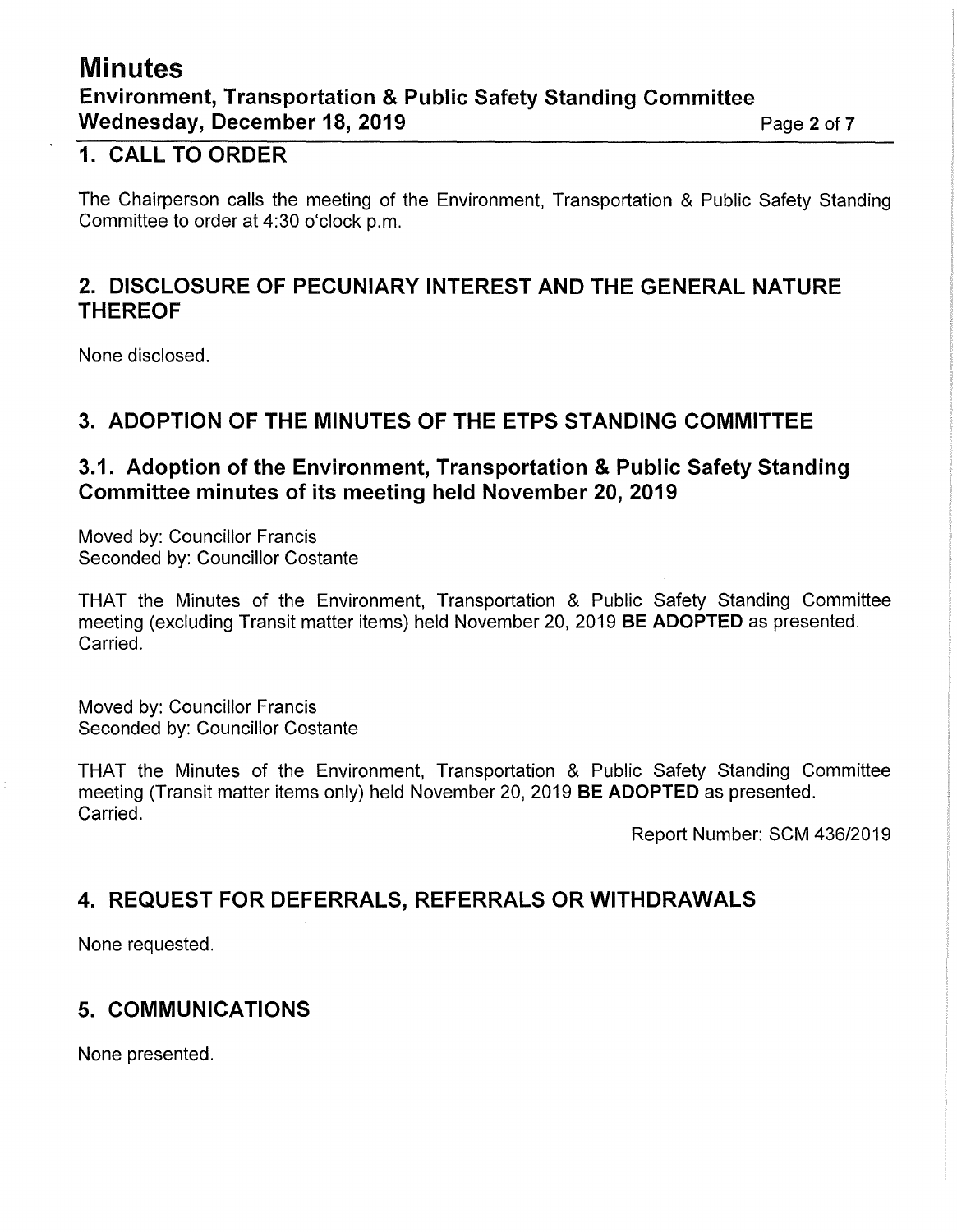### **6. PRESENTATIONS AND DELEGATIONS**

None presented.

### **7. COMMITTEE MATTERS**

### **7.1. Essex-Windsor Solid Waste Authority Regular Board Meeting Minutes** - **September 11, 2019**

Moved by: Councillor Francis Seconded by: Councillor Costante

Decision Number: **ETPS 726** 

THAT the minutes of the Essex-Windsor Solid Waste Authority Regular Board Meeting held September 11, 2019 **BE RECEIVED.**  Carried.

> Report Number: SCM 426/2019 Clerk's File: MB2019

### **7.2. Minutes of the Windsor Essex County Environment Committee of its meeting held November 14, 2019**

Moved by: Councillor Francis Seconded by: Councillor Costante

Decision Number: **ETPS 727** 

THAT the minutes of the Windsor Essex County Environment Committee of its meeting held November 14, 2019 **BE RECEIVED.**  Carried.

> Report Number: SCM 432/2019 Clerk's File: MB2019

### **7.3. Windsor Essex County Environment Committee 2019 Annual Report**

Moved by: Councillor Francis Seconded by: Councillor Costante

Decision Number: **ETPS 728**  THAT the 2019 Annual Report of the Windsor Essex County Environment Committee **BE APPROVED.** 

Carried.

Report Number: SCM 430/2019 Clerk's File: MB2019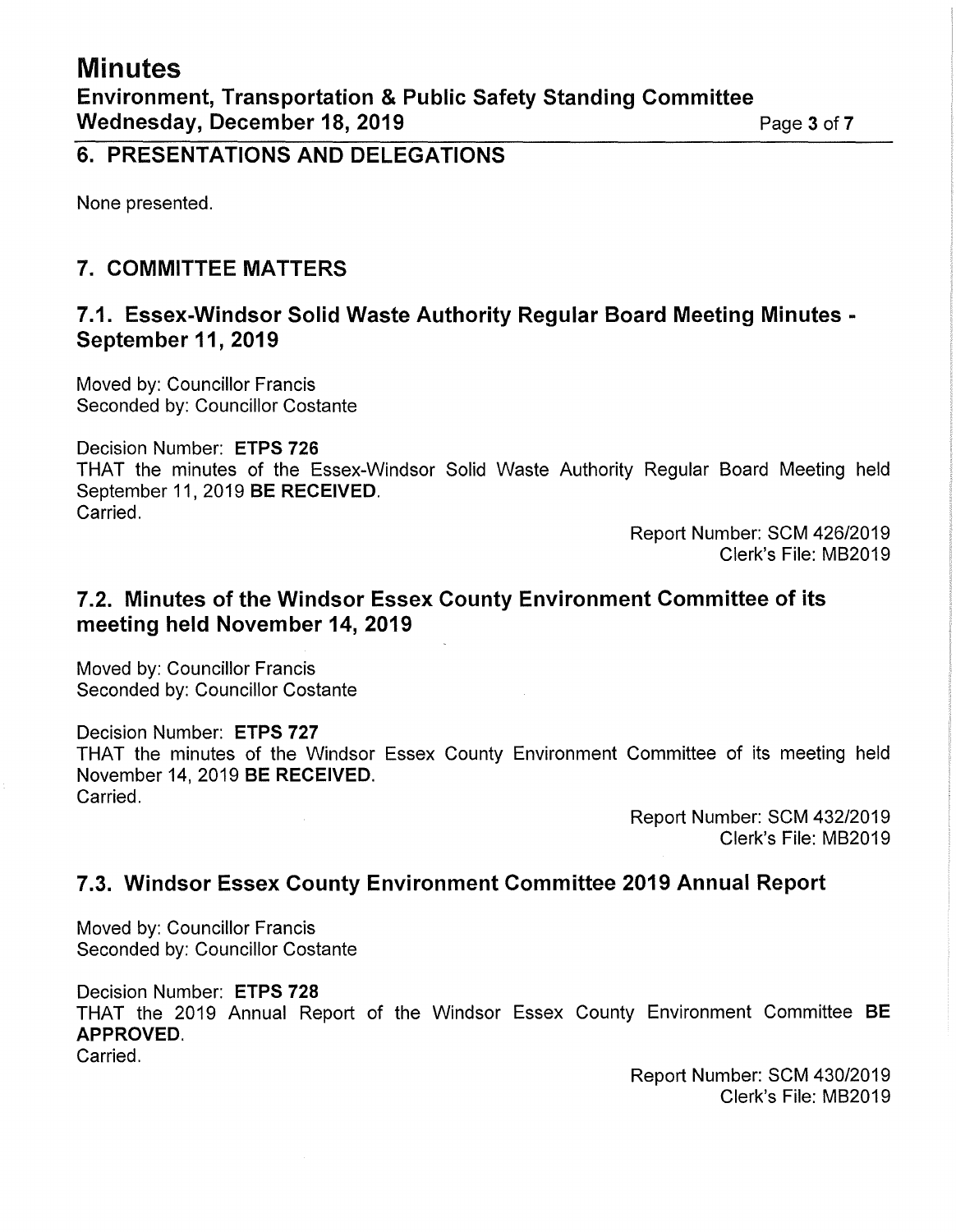# **Minutes**

### **Environment, Transportation & Public Safety Standing Committee Wednesday, December 18, 2019 Page 4 of 7 Page 4 of 7**

### **8. ADMINISTRATIVE ITEMS**

### **8.1. Alley Lighting Policy - City Wide**

Councillor Costante requests clarification related to alley structure and Local Improvements with municipal roads. Mark Winterton, City Engineer appears before the Environment, Transportation and Public Safety Standing Committee regarding the administrative report Alley Lighting Policy and provides information related to comparisons with other municipalities and most don't provide service in alleys. Details of the Local Improvement Policy are provided.

Councillor Costante requests clarification about municipal roads. Mr. Winterton provides details related to operational costs and the residents responsibility.

Councillor Costante requests clarification related to whether there are established standards as per the infrastructure that exists in the neighbourhood which provides a framework for the cost sharing. Mr. Winterton provides information related to the Local Improvement Policy, the municipal standard related to a cross-section type of road, and the financial information related to it.

Councillor Costante inquires about a standard for alleys. Mr. Winterton indicates that an alley standard currently doesn't exit for the City.

Councillor Francis requests clarification related to divesting alleys. Mr. Winterton indicates that the City is not building alleys anymore, they do try to close and divest them when they can, although in the downtown core some alleys are still used for garbage pickup.

Councillor Holt inquires as to the number of alleys in the City. Mr. Winterton indicates he will provide that information during the Council Meeting. He adds that most paved alleys are in the downtown core and provide access to garages or are required for access to infrastructure.

Moved by: Councillor Costante Seconded by: Councillor Kaschak

Decision Number: **ETPS 729** 

THAT the attached Alley Lighting Policy **BE ADOPTED** by City Council; and,

THAT the 2020 annual operating and maintenance fee of \$150 per light fixture that will be divided amongst all the properties serviced by the light fixture **BE REFERRED** to the 2020 Budget to be added to the 2020 User Fee Schedule; and,

THAT administration **BE REQUESTED** to provide a report to a future meeting of the Environment, Transportation & Public Safety Standing Committee regarding a fee structure framework for maintenance standards for alleys in the City. Carried.

Councillor Francis voting nay.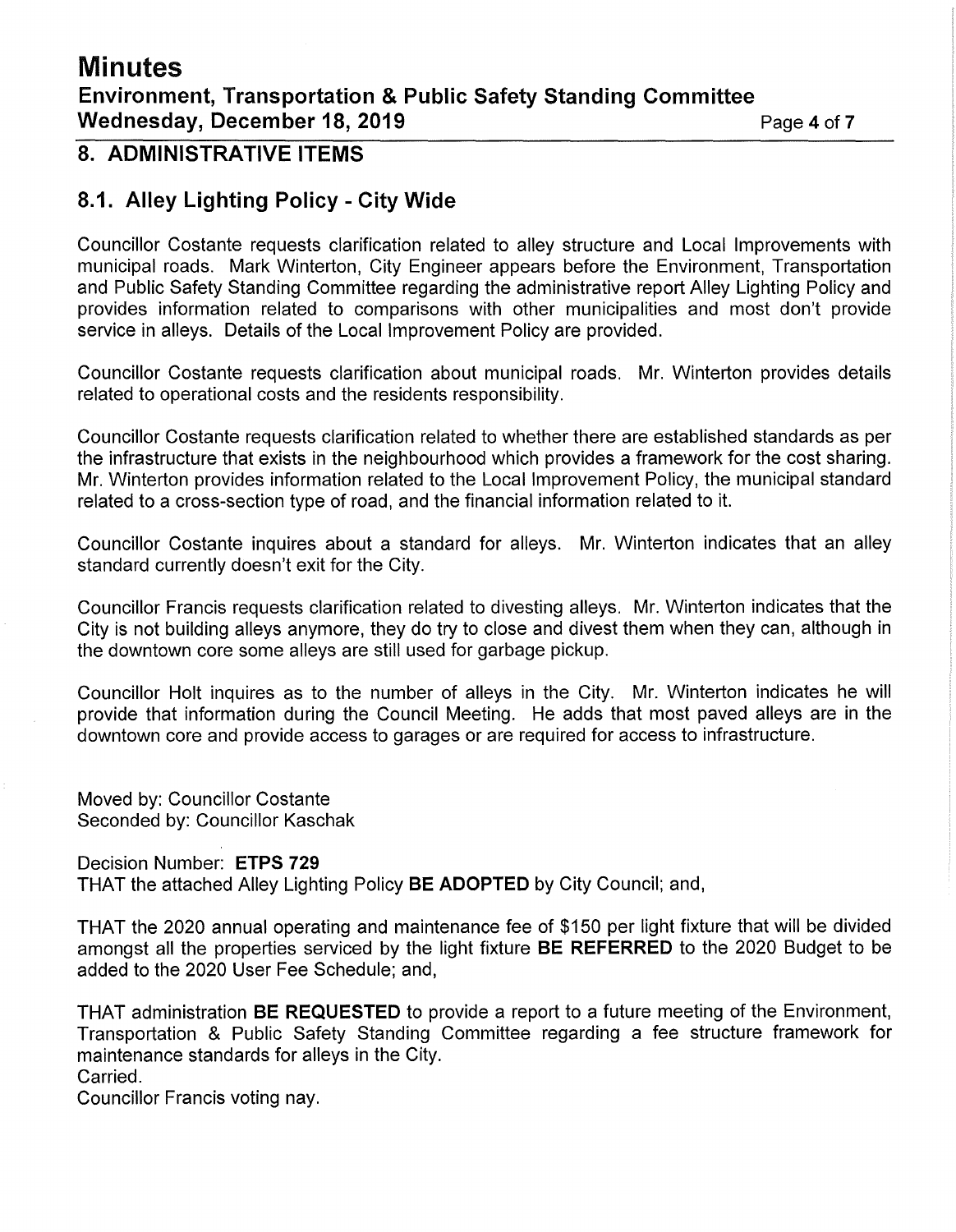Report Number: S 213/2019 Clerk's File: ST2019

## **9. TRANSIT BOARD ITEMS**

### **9.1. Transit Windsor 2020 OPERATING BUDGET - City Wide**

Councillor Francis requests clarification related to changes, should there be any and how it would impact the budget documents.

Pat Delmore, Executive Director Transit Windsor, appears before the Environment Transportation and Public Safety Standing Committee regarding the administrative report Transit Windsor 2020 Operating Budget and indicates they are following the procedural process, by providing the report to the committee, and then this report will proceed to Council as part of the Budget deliberations process. Mr. Delmore adds that any changes requested at this committee would not be reflected in the budget documents as those have already been printed and distributed to Members of Council.

Moved by: Councillor Francis Seconded by: Councillor Costante

### Decision Number: **ETPS 730**

THAT the Environment, Transportation and Public Safety Standing Committee, sitting as the Transit Windsor Board of Directors **RECOMMEND** Transit Windsor's 2020 Operating Budget reflective of a Property Tax Levy Contribution of \$14,782,683 which is \$356,912 (or 2.47%) greater than the 2019 Property Tax Levy contribution; and,

THAT Transit Windsor's 2020 Operating Budget be **REFERRED** to City Council for consideration as part of the City's 2020 Operating Budget deliberations. Carried.

> Report Number: S 231/2019 Clerk's File: MT2019

### **9.2. Transit Windsor Master Plan - More Than Transit - City Wide**

Mr. Delmore indicates that the Transit Windsor Advisory Committee reviewed and supported the Master Plan which is an important document leading forward to Budget deliberations.

Mr. Delmore indicates that this plan would be considered a positive disruption as it is passenger focused and some citizens may not like it but it is positive growth and change. The number of routes will be doubled and streamlined which increases service for riders and gets people to their destination faster.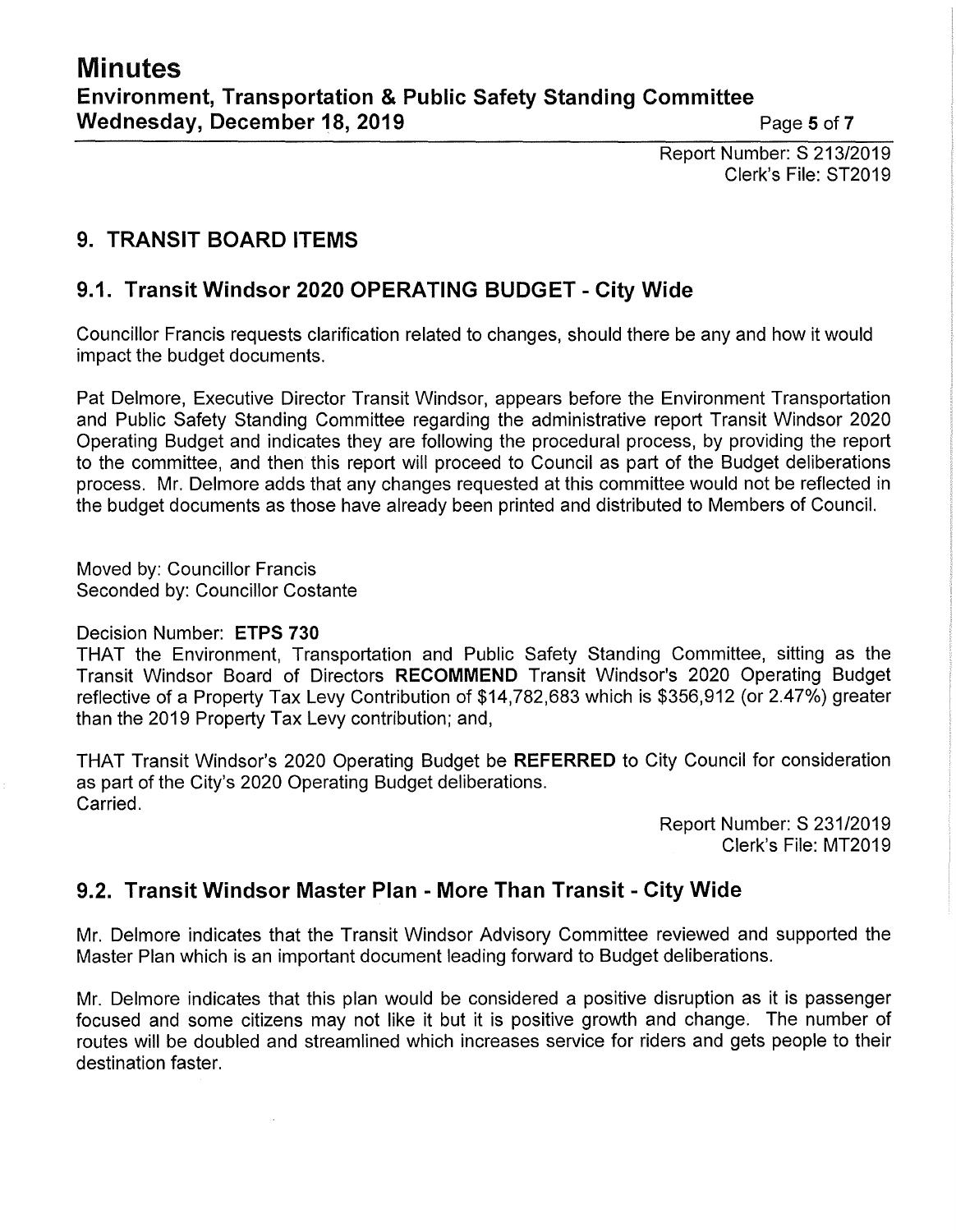### **Minutes Environment, Transportation & Public Safety Standing Committee Wednesday, December 18, 2019 Page 6 of 7 Page 6 of 7**

On demand transit is reviewed with three areas in the City currently being recommended to utilize this new technology.

Councillor Francis comments on the financial information related to the City's portion. Mr. Delmore confirms the City's portion and the remainder comes from Federal funding. Mr. Delmore adds that a substantial amount of funding has already been included in the budget.

Councillor McKenzie provides comment related to the investment. Mr. Delmore explains the per capita investment related to other municipalities with the average being 1.8 and the City being a little lower at 1.5.

Moved by: Councillor McKenzie Seconded by: Councillor Costante

### Decision Number: **ETPS 731**

THAT the Environment, Transportation & Public Safety Standing Committee sitting as the Transit Windsor Board of Directors **APPROVE** the Transit Master Plan - More Than Transit (the Plan) as follows:

- 1. THAT the Plan **BE** the roadmap for Transit Windsor from the years 2020 to 2028 to follow with annual reviews and updates; and,
- 2. THAT any 2019 operating revenue surplus to a maximum of \$250,000 **BE TRANSFERRED**  to Capital to fund a Garage Feasibility Study in order to implement the plan; and,
- 3. THAT the recommendations as set out by Administration for capital and operating needs for 2020 through to 2028 **BE DEFERRED** to the City of Windsor Annual Operating and Capital Budget with regards to implementation of the plan.

Carried.

Report Number: S 230/2019 Clerk's File: MT2019

### **10. ADOPTION OF TRANSIT BOARD MINUTES**

None presented.

### **11. QUESTION PERIOD**

None presented.